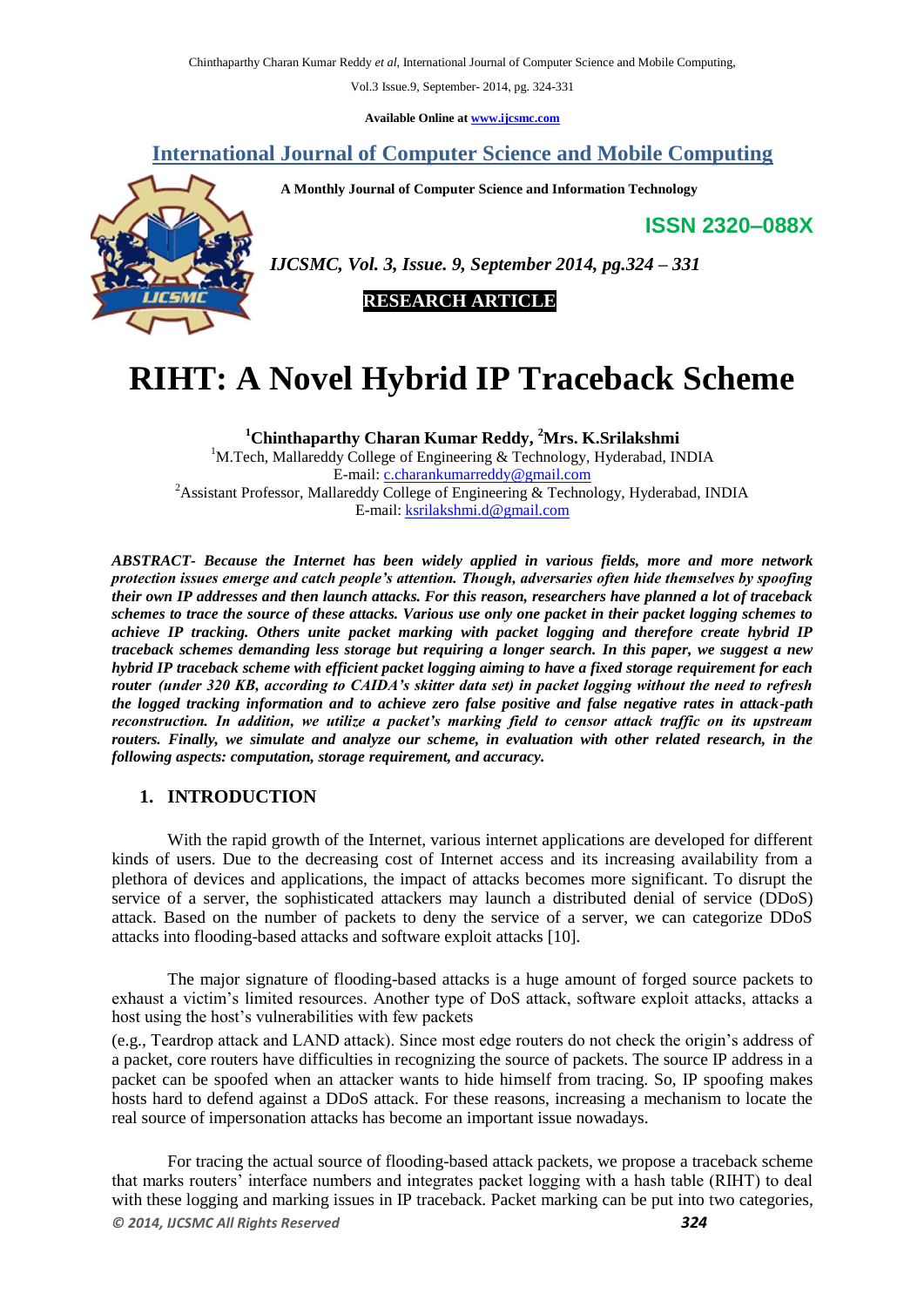deterministic packet marking (DPM) and probabilistic packet marking (PPM). Belenky and Ansari [3], [4] propose DPM traceback schemes to mark a border routers' IP address on the passing packets. Though, IP header's identification field is not enough to store the full IP address. For this reason, the border router divides its IP into several segments and computes the digest of its IP. Then it randomly chooses a segment and the digest to mark on its passing packets. When the destination host receives enough packets, it can use the process to assemble the different segments. On the other hand, Savage et al. [18] propose a PPM scheme with edge sampling which is called FMS. Song and Perrig [20] propose the AMS scheme. Yaar et al*.* [24] propose the FIT scheme. Al-Duwari and Govindarasu [1] propose the probabilistic pipelined packet marking (PPPM) scheme. Gong and Sarac [26] propose a practical packet marking scheme.

These probability-based schemes require routers to mark partial path information on the packets which pass through them with a probability. That is to declare, if a victim collects enough marked packets, it can reconstruct the full attack path. Since flooding-based traceback schemes need to collect a large amount of attack packets to find the origin of attacks, these schemes are not suitable for tracing the origins of software exploit attacks Most current tracing schemes that are designed for software exploits can be categorized into three groups: single packet, packet logging [9], [19], and hybrid IP traceback [1], [8], [9], [15], [16], [25]. The basic idea of packet logging is to log a packet's information on routers. Huffman codes [8], Modulo/ Reverse modulo Technique (MRT) [15] and MOdulo/Reverse modulo (MORE) [16] use interface numbers of routers, in its place of partial IP or link information, toward mark a packet's route information. Each of these methods marks routers' border numbers on a packet's IP header along a route.

However, a packet's IP header has rather limited space for marking and therefore cannot always afford to record the full route information. Hence, they integrate packet logging into their marking schemes by allowing a packet's marking field temporarily logged on routers. We get these tracing methods still require high storage on logged routers. Moreover, their schemes cannot avoid a false positive problem because their packet digests in each log table may have collision, and their schemes even have false depressing problem when routers refresh logged data. Separately from these, we find their exhaustive searching quite inefficient in path reconstruction. For these reasons, we suggest a traceback scheme that marks routers' interface numbers and integrates packet logging with a hash table (RIHT) to deal with these logging and marking issues in IP traceback. RIHT be a hybrid IP traceback scheme designed to achieve the following properties: 1) Our storage requirement for an arbitrary router is bounded above by the number of paths to the router, and hence every router does not need to refresh logged tracking information. 2) Our scheme achieves nothing false positive and false negative rates in attack-path reconstruction. 3) We have superior efficiency in path reconstruction. 4) Our scheme can edit attack traffic.

## **2. RELATED WORK**

Most of current single packet traceback schemes tend to log packets' information on routers. For instance, Snoeren *et al.*[19] propose a system SPIE to digest the unchanged parts of a packet and used bloom filter to log the digest. However, this scheme requires large storage space and has a false positive problem in the bloom filter. For this reason, Zhang and Guan [25] propose TOPO to improve the efficiency and precision of SPIE, but TOPO still needs large storage capacity and inevitably has a false positive problem because of the bloom filter. The hybrid IP traceback schemes are introduced to mitigate the storage problem of logging-based traceback schemes. Gong and Sarac [9] propose a hybrid IP traceback scheme called Hybrid IP Traceback (HIT) combining packet marking and packet logging. HIT uses packet marking to reduce the number of routers required for logging. Further researchers have proposed new schemes to other reduce the storage requirement for router logging and to decrease the number of routers required for logging, Modulo/Reverse modulo Technique (MRT) [15] and MOdulo/REverse modulo (MORE) [16].

*© 2014, IJCSMC All Rights Reserved 325* Since these schemes use interface numbers of routers for marking, they assume a router set  $R = \{R1, R2, \ldots, Ri, \ldots, Kl\}$  comprising l routers in a network and require all the routers support the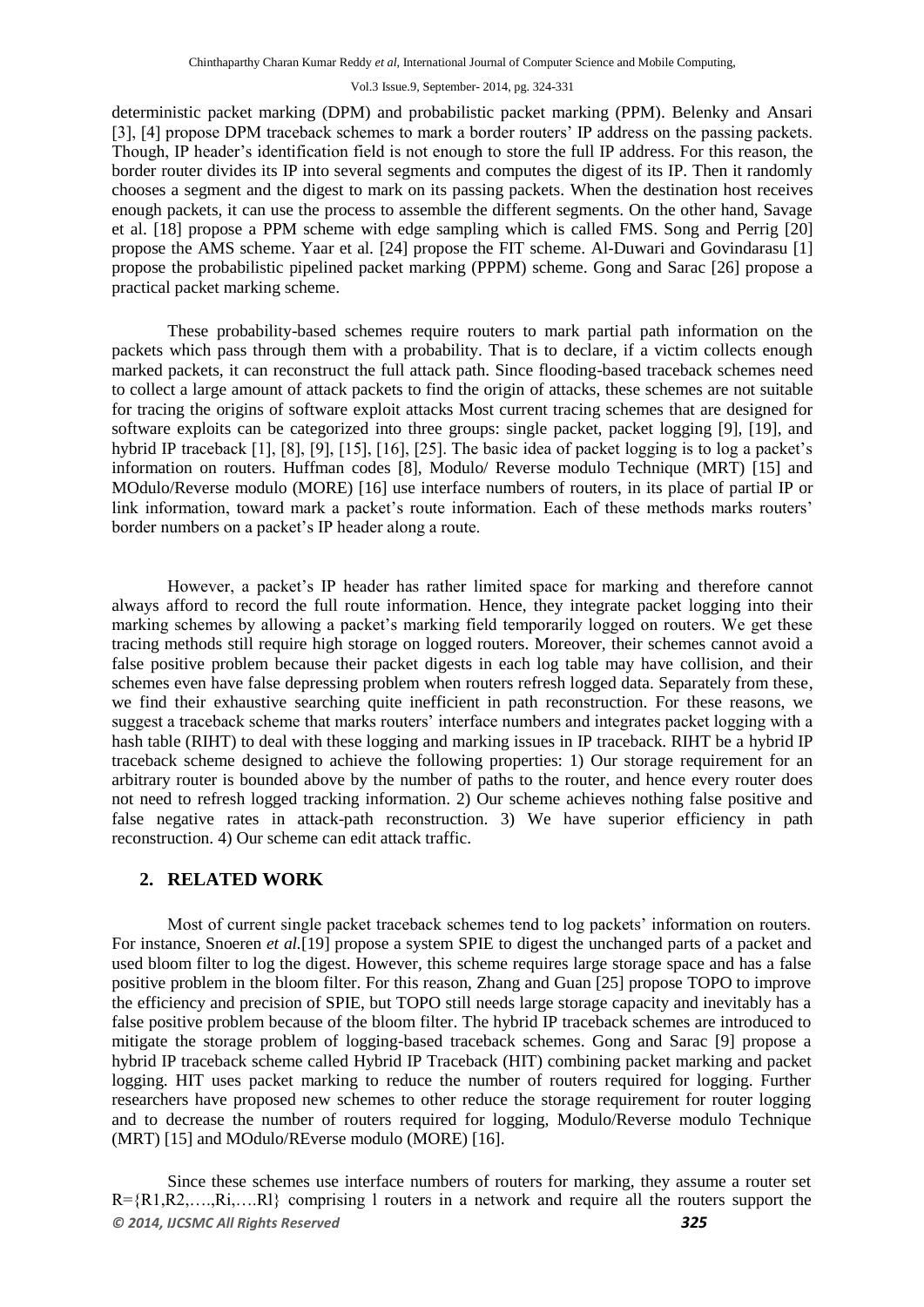respective traceback schemes. And, they use the degree of a router as a parameter in their marking schemes where the degree is the number of interfaces of the router, not including ports connected to local networks. Here we use  $D(R_i)$  to denote the degree of a router  $R_i$ . Besides, these schemes need to maintain an interface table on each router in advance. This table maps a unique number to each interface of a router along which the router is connected to another router. The interface numbers of a router R<sub>i</sub> are between 0 and D(R<sub>i</sub>)-1. For discussion, we denote by UI<sup>r</sup><sub>i</sub> (or UI<sub>i</sub> if there is no ambiguity) the upstream interface number of a  $R_i$  router in a route r. In what follows, we use routes and paths interchangeably. In the marking process, each router puts UI<sub>i</sub> into the marking field. Perhaps the simplest way to encode UI<sub>i</sub> is by fixed-length coding [8]. However, such an approach does not use a packet's marking field efficiently  $D(R_i)$  if is not a power of two. Choi and Dai [8] propose a marking scheme using Huffman coding to reduce the bits required for marking on a packet. It encodes UIi by Huffman coding according to the traffic of each interface. Their analysis shows their scheme has superior performance when the traffic distribution for each interface is unequal.

Malliga and Tamilarasi propose two traceback schemes, namely MRT [15] and MORE [16]. While MRT uses a 32-bit marking field, MORE uses a 16-bit marking field and separates a log table into D(R<sub>i</sub>) parts. They use mathematical methods to mark the marking fields. In their marking schemes, the new marking field =marking field  $* D(R_i)$ + UI<sub>i</sub> is computed by the routers to which a packet is forwarded. In their path rebuilding, the old marking field= marking field/ $D(R_i)$  is computed by the routers to which a packet is traced back; the upstream interface number  $UI_i$  =marking field%  $D(R<sub>i</sub>)$  is also computed where % is the modulo operation, also the packet is sent back to the upstream router along the obtained upstream interface. According to the test results in MRT and MORE, the average bits used for marking are fewer than those in Huffman coding.

## **3. RIHT**

Like MRT and MORE, RIHT marks interface numbers of routers on packets so as to trace the path of packets. While the marking field on each packet is limited, our packet-marking scheme can need to log the marking field into a hash table and store the table index on the packet. We replacement this marking/logging process until the packet reaches its destination. After that, we can reverse such procedure to trace back to the origin of attack packets.



**Fig. 1. Network topology**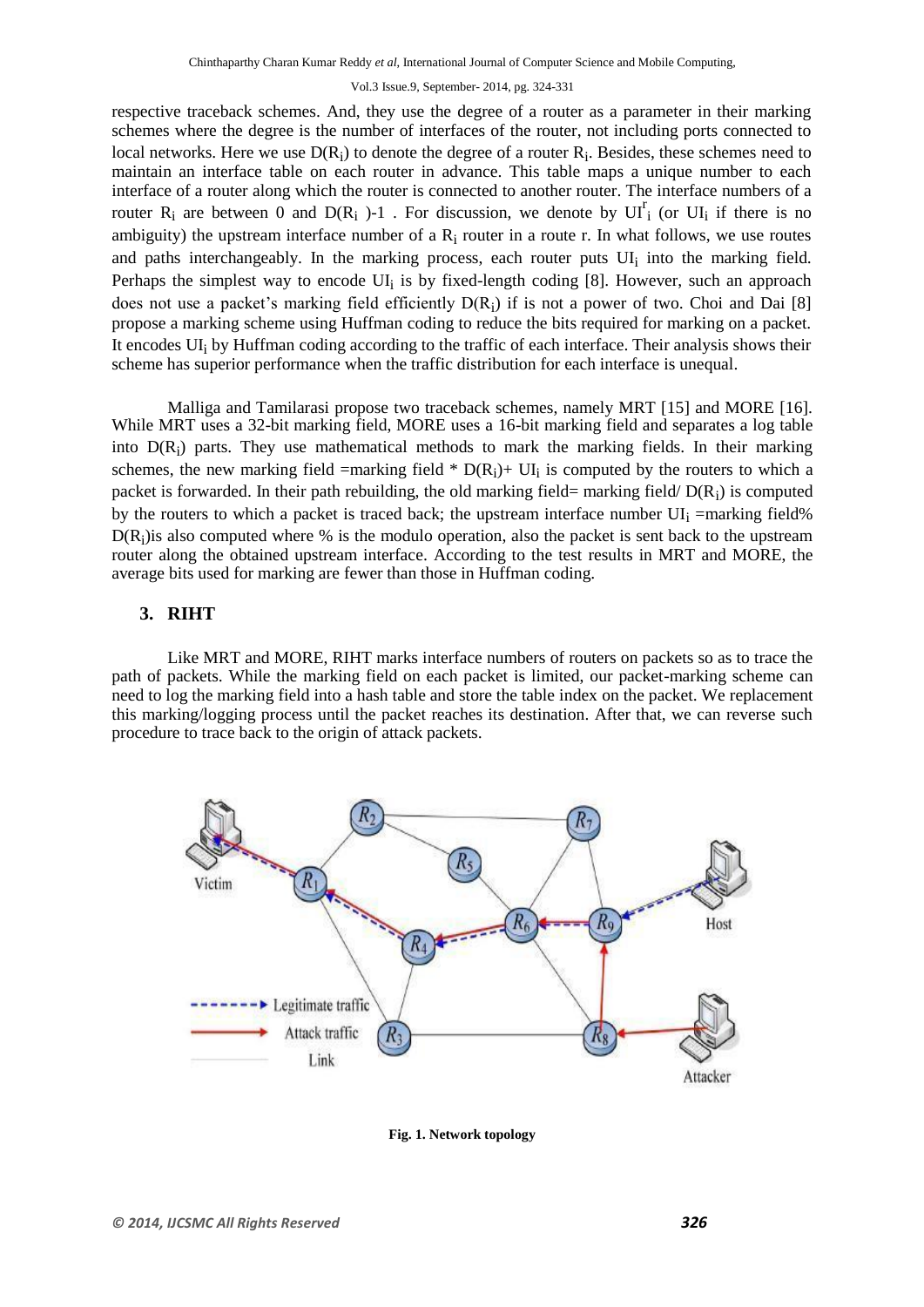### **Network Topology and Preliminaries**

As the network topology shows in Fig. 1, a router can be connected to a local network or other routers, or even both. A frame router receives packets from its local network. A core router receives packets from further routers. For example, serves as a border router when it receives packets from Host. Though, it becomes a core router when receiving packets from. The assumptions of our methods are as follows.

- 1) A router creates an interface table and numbers the upstream interfaces from 0 to  $D(R_i)$ -1 in advance.
- 2) A router knows whether a packet comes from a router or a local network.
- 3) Such a traceback method is viable on every router.
- 4) The traffic route and network topology can be changed, but not often.

| <b>Bit offset</b> | $0 - 3$                | $4-7$         | $8 - 15$                    | $16 - 18$ | 19-31           |
|-------------------|------------------------|---------------|-----------------------------|-----------|-----------------|
|                   | Version                | Header length | <b>TOS</b>                  |           | Total length    |
| 32                | Identification field   |               |                             | Flag      | Fragment offset |
| 64                |                        | Ш             | Header checksum<br>Protocol |           |                 |
| 96                | Source address         |               |                             |           |                 |
| 128               | Destination address    |               |                             |           |                 |
| 160               | Options                |               |                             |           |                 |
| 160<br>Oľ         | Payload (first 8bytes) |               |                             |           |                 |
| 196+              |                        |               |                             |           |                 |

#### **Fig. 2. Fields of an IP packet. We use the gray fields as marking field in RIHT**.

If we use the identification field to mark a packet, it can lead to identification number collision in the reassembling process. In fact, the chance of segmented packets has been getting lower and lower from 0.25% to 0.06%, according to Stocia *et al.* [21] and John *et al.* [11]. The two pieces of research also help support our argument about the effect of MTU usage in TCP. By using MTU, there is no big fragment problem raised in OpSec [27]. John *et al.* [12] also point out that over 60% of fragmented packets are attacking packets. Therefore, if attackers try to use Encapsulating Security Payload (ESP) packets to evade IDS, their randomly generated ESP packets can never be decrypted at a victim's site because of the lack of proper shared keys. In such a case, the adversaries can only generate a large volume of forged ESP packets to attack a host, overriding the victim's bandwidth and computation resources.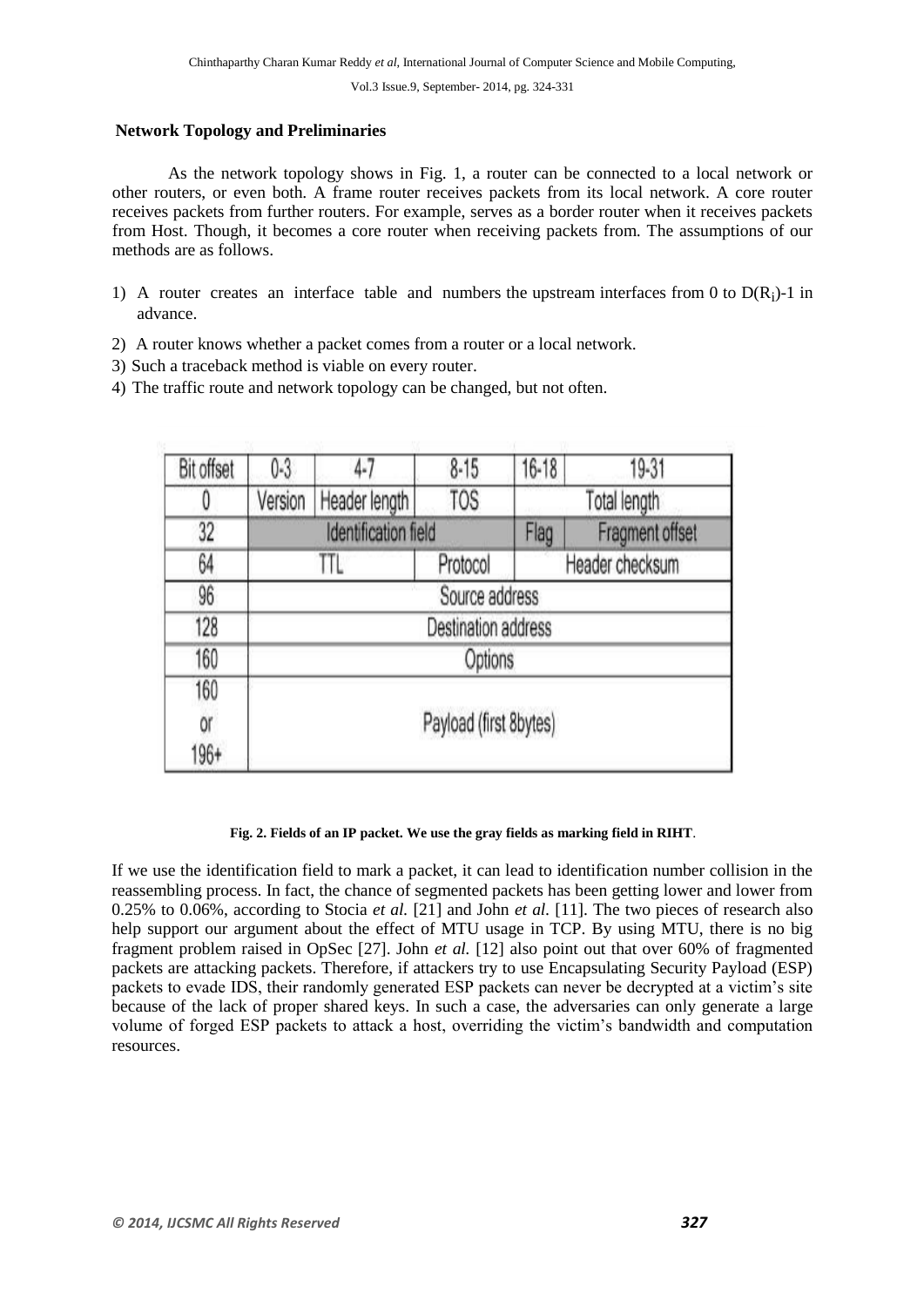#### **TABLE I NOTATIONS**

| $R_i$                    | $\{R_1, R_2, \ldots, R_i, \ldots, R_x\}$ , routers in the internet             |  |  |  |
|--------------------------|--------------------------------------------------------------------------------|--|--|--|
| $D(R_i)$                 | the degree of $R_i$                                                            |  |  |  |
| $UI'_{i}$ (or $UI_{i}$ ) | the upstream interface number of the router $R_i$ in the route r (or $UI_i$ if |  |  |  |
|                          | there is no ambiguity)                                                         |  |  |  |
| $\boldsymbol{P}$         | the received packet                                                            |  |  |  |
| H()                      | a hash function                                                                |  |  |  |
| m                        | the size of a hash table (i.e. the number of slots in a hash table)            |  |  |  |
| $c_1, c_2$               | constants                                                                      |  |  |  |
| HT                       | an <i>m</i> entries hash table                                                 |  |  |  |
|                          | $HT[index]$ : the entry of the hash table $HT$ with the address index          |  |  |  |
|                          | $(HT[0]$ is reserved)                                                          |  |  |  |
| HT[index]                | HT[index].mark: HT[index]'s mark field                                         |  |  |  |
|                          | HT[index].UI: HT[index]'s UI field                                             |  |  |  |
| $\frac{0}{6}$            | the modulo operation                                                           |  |  |  |

If we scratch the ESP packets with a low probability, the marked packets are enough for us to trace the attackers' source; also the unmarked segmented ESP packets are still able to assemble at the destination host. In some cases, adversaries can compromise a node in the target network first. Then they can use ESP packets in their software exploit, e.g., Teardrop assault and LAND attack, which lean to consume destination hosts' buffer and computation resources. But we overwrite the fragment field; the attackers are not bright to launch Teardrop attacks to deny the service at a victim's site. If we overwrite together the fragment field and the fragment "flag", then adversaries can no longer keep a victim waiting for the last fragmented segment.

As mentioned above, the use of the fragment and the identification fields will not affect most legitimate packets. Further, fragmentation is commonly used for IDS evasion. Hence, when we overwrite these two fields in our traceback design, we avoid attackers using fragmented packets to evade IDS. For this cause, we use an IP header's recognition field, flag field, and fragment offset field as a 32-bit marking field, shown in Fig. 2. Notations in this paper are shown in Table I.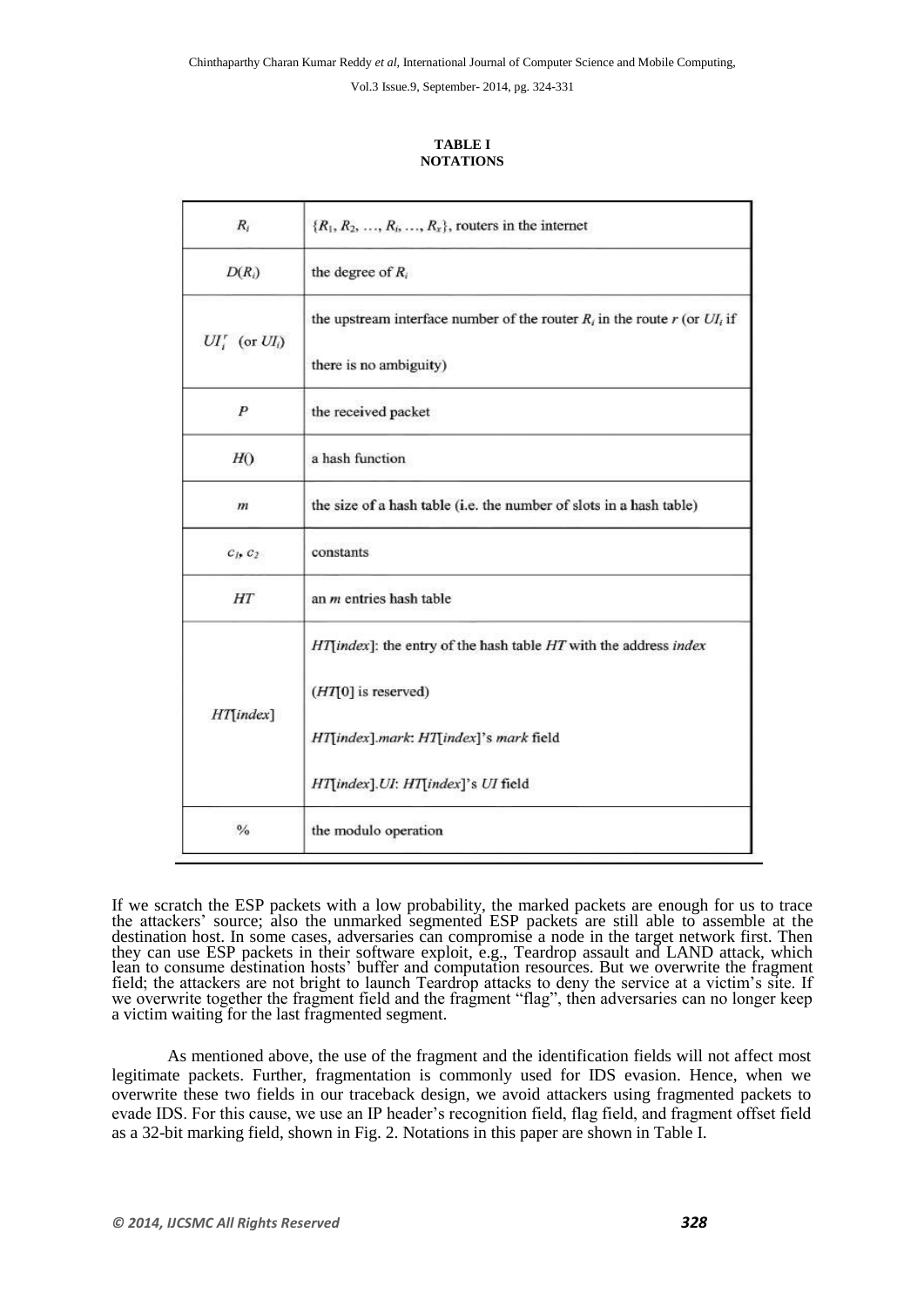# **4. CONCLUSION**

In this paper, we propose a new hybrid IP traceback scheme (RIHT) for efficient packet logging aiming to have a fixed storage requirement in packet logging without the need to refresh the logged tracking information. And, the proposed scheme has zero false positive and false negative rates in an attack-path reconstruction. Separately from these properties, our scheme can also install a marking field as a packet identity to filter malicious traffic and secure against DoS/DDoS attacks. Accordingly, with high accuracy, a low storage condition, and fast computation, RIHT can provide as an efficient and secure scheme for hybrid IP traceback.

# **REFERENCES**

[1] B.Al-Duwari andM. Govindarasu, "Novel hybrid schemes employing packet marking and logging for IP traceback," IEEE Trans. Parallel Distributed Syst., vol. 17, no. 5, pp. 403–418, May 2006.

[2] A. Appleby, Murmurhash 2010 [Online]. Available: [http://sites.google.c](http://sites.google/)om/site/murmurhash

[3] A. Belenky and N. Ansari, "IP traceback with deterministic packet marking," IEEE Commun. Lett., vol. 7, no. 4, pp. 162–164, Apr. 2003.

[4] A. Belenky and N. Ansari, "Tracing multiple attackers with deterministic packet marking (DPM)," in Proc. IEEE PACRIM'03, Victoria, BC, Canada, Aug. 2003, pp. 49–52.

[5] S. M. Bellovin, M. D. Leech, and T. Taylor, "ICMP traceback messages," Internet Draft: Draft-Ietf-Itrace-04.Txt, Feb. 2003.

[6] H. Burch and B. Cheswick, "Tracing anonymous packets to their approximate source," in Proc. USENIX LISA 2000, New Orleans, LA, Dec. 2000, pp. 319–327.

[7] CAIDA's Skitter Project CAIDA, 2010 [Online]. Available: http://www.caida.org/tools/skitter/

[8] K. H. Choi and H. K. Dai, "A marking scheme using Huffman codes for IP traceback," in Proc. 7th Int. Symp. Parallel Architectures, Algorithms Networks (SPAN'04), Hong Kong, China, May 2004, pp. 421–428.

[9] C. Gong and K. Sarac, "A more practical approach for single-packet IP traceback using packet logging and marking," IEEE Trans. Parallel Distributed Syst., vol. 19, no. 10, pp. 1310–1324, Oct. 2008.

[10] A. Hussain, J. Heidemann, and C. Papadopoulos, "A framework for classifying denial of service attacks," in Proc. ACM SIGCOMM '03, Karlsruhe, Germany, Aug. 2003, pp. 99–110.

[11] W. John and S. Tafvelin, "Analysis of internet backbone traffic and header anomalies observed," in Proc. IMC '07: 7th ACM SIGCOMM Conf. Internet Measurement, San Diego, CA, Oct. 2007, pp. 111–116.

*© 2014, IJCSMC All Rights Reserved 329* [12] W. John and T. Olovsson, "Detection of malicious traffic on backbone links via packet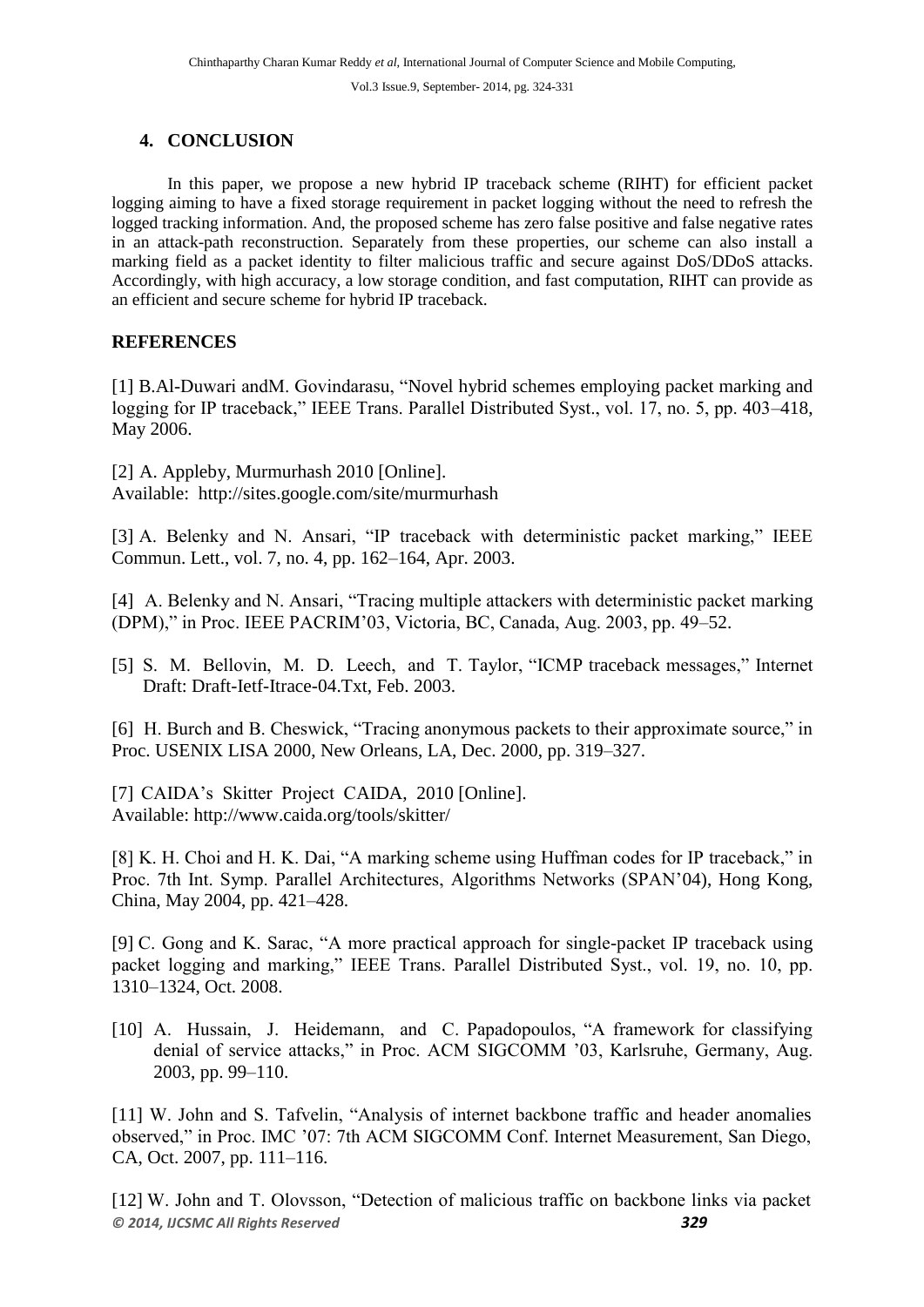header analysis," Campus-Wide Inform. Syst., vol. 25, no. 5, pp. 342–358, 2008.

[13] D. E. Knuth, The Art of Computer Programming, 2nd ed. Redwood City, CA: Addison Wesley Longman, 1998, vol. 3, pp. 513–558.

[14]T. Korkmaz, C. Gong, K. Sarac, and S. G. Dykes, "Single packet IP traceback in ASlevel partial deployment scenario," Int. J. Security Networks, vol. 2, no. 1/2, p. 95–108, 2007.

[15] S. Malliga and A. Tamilarasi, "A proposal for new marking scheme with its performance evaluation for IP traceback,"WSEAS Trans. Computer Res., vol. 3, no. 4, pp. 259–272, Apr. 2008.

[16] S. Malliga and A. Tamilarasi, "A hybrid scheme using packet marking and logging for IP traceback," Int. J. Internet Protocol Technol., vol. 5, no. 1/2, pp. 81–91, Apr. 2010.

[17] L. C. Noll, FNV Hash 2010 [Online]. Available: <http://www.isthe.com/> chongo/ tech/comp/fnv/index.html

[18] S. Savage, D. Wetherall, A. Karlin, and T. Anderson, "Practical network support for IP traceback," in Proc. ACM SIGCOMM2000, Stockholm, Sweden, Aug. 2000, pp. 295– 306.

[19] A. C. Snoeren, C. Partridge, L. A. Sanchez, C. E. Jones, F. Tchakountio, B. Schwartz, S. T. Kent, and W. T. Strayer, "Single-packet IP traceback," IEEE/ACM Trans. Networking, vol. 10, no. 6, pp. 721– 734, Dec. 2002.

[20] D. X. Song and A. Perrig, "Advanced and authenticated marking schemes for IP traceback," in Proc. IEEE INFOCOM2001, Anchorage, AK, Apr. 2001, pp. 78–886.

[21] I. Stocia and H. Zhang, "Providing guaranteed services without peer flow management," in Proc. ACM SIGCOMM'99, Boston, MA, Sep. 1999, pp. 81–94.

[22] The MD5 Message-Digest Algorithm. : IEFT RFC 1321, 1992.

[23] X. J.Wang and Y. L. Xiao, "IP traceback based on deterministic packet marking and logging," in Proc. SCALCOM-EMBEDDEDCOM'09, Dalian, China, Sep. 2009, pp. 178– 182.

[24] A. Yaar, A. Perrig, and D. Song, "FIT: Fast internet traceback," in Proc. IEEE INFOCOM2005, Miami, FL, Mar. 2005, pp. 1395–1406.

[25] L. Zhang and Y. Guan, "TOPO: A topology-aware single packet attack traceback scheme," in Proc. IEEE In. Conf. Security Privacy Communication Networks (SecureComm 2006), Baltimore, MD, Aug. 2006, pp. 1–10.

[26] C. Gong and K. Sarac, "Toward a practical packet marking approach for IP traceback," Int. J. Network Security, vol. 8, no. 3, pp. 271–281, Mar. 2009.

[27] F. Gont, "Security assessment of the internet protocol version 4," Internet Draft: Draft-Ietf-Opsec-Ip-Security-07.Txt, Apr. 2011